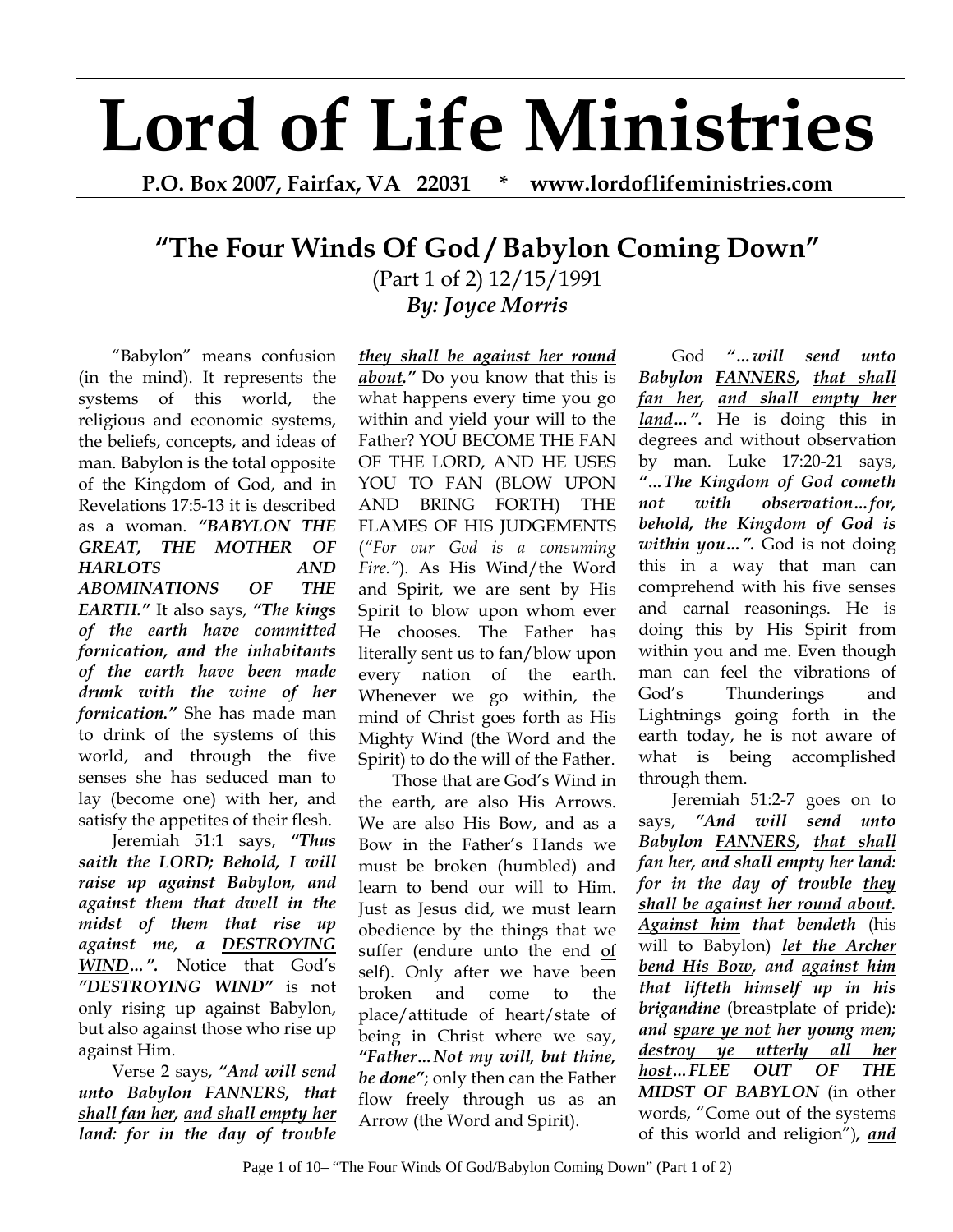*deliver every man his soul: be not cut off in her iniquity; for this is the time of the LORD'S vengeance; He will render unto her a recompence. Babylon hath been a golden cup in the LORD'S hand, that made all the earth drunken: the nations have drunken of her wine; therefore the nations are mad."* 

What has Babylon done? She has made you drunk with the cares of this world. 1John 2:15-16 says, *"LOVE NOT THE WORLD, NEITHER THE THINGS THAT ARE IN THE WORLD. If any man love the world, the love of the Father is not in him. For all that is in the world, the lust of the flesh, and the lust of the eyes, and the pride of life, is not of the Father, but is of the world." "If ye then be risen with Christ, SEEK THOSE THINGS WHICH ARE ABOVE, WHERE CHRIST SITTETH AT THE RIGHT HAND OF GOD. SET YOUR AFFECTIONS ON THINGS ABOVE, not on things on the earth. For ye are dead, and your life is hid with Christ in God. When Christ, who is our Life, shall appear* (manifest Himself in and through us)*, then shall ye also appear with* (as) *Him* (the Christ) *in Glory.* (Colossians 3:1- 4)*."* 

 Ecclesiasties 3:11 says, *"…He hath set the world in their* (man's) *heart…"*, but we are not to be conformed to this world. We are to be transformed by the renewing of our mind. He must bring us to the end of our world (the thoughts, lies, imaginations, illusions, teachings, concepts, and ideas that have kept us from experiencing His Presence, Love, Righteousness, Peace, and Joy all the time). Through our situations, trials, and tribulations, we learn

by experience that He will never leave us or forsake us; that He will do all that He has said He would do and bring us to the end of our world/self-will in degrees. *"For precept must be upon precept, precept upon precept; line upon line, line upon line; here a little, and there a little.* (Isaiah 28:10).*"*

We are physically in the world, but not of the world or its systems. Our True place/state of being/identity is in the Kingdom of God as One with the Father in Christ. The Fullness of the Kingdom of God is Spirit and cannot be seen with our natural eyes. For a time the Father has hidden both His Kingdom and Himself within us.

 In God you have a full supply of everything you will ever need. Luke 12:29-31 says, *"…seek not ye what ye shall eat, or what ye shall drink, neither be ye of doubtful mind. For all these things do the nations of the world seek after: and your Father knoweth that ye have need of these things. But rather SEEK YE THE KINGDOM OF GOD; and all these things shall be added unto you."* You never have to worry and reason within yourself over how you will be able to buy food, clothing, or pay your rent or mortgage. You need to remember that God is your Father, and as you look to Him He will provide all that you have need of. Maybe not how, when, or in the way you think He should, but He will always take care of you one way or the other.

 When you hear negative reports about the economy; wars and rumors of wars; nation rising against nation, and kingdom against kingdom; false Christs,

and false prophets leading people astray; people's hearts waxing cold in hatred of one another; terrorism; brothers betraying brothers, and fathers their sons; children rising up against their parents to cause them to be imprisoned and put to death; famines and pestilence; earthquakes, volcanoes, hurricanes, tornadoes, droughts, and floods in divers places, RATHER THAN listening to what the news and the world is saying, **WE NEED TO GO WITHIN AND HEAR WHAT THE SPIRIT OF GOD IS SAYING!**

Jesus said that when we hear of these things in the natural, we are not to be troubled, *"…for all these things must come to pass."* God is allowing all these things to come to pass, to bring Babylon down and set creation free. He is allowing all these things to come to pass, to teach you to trust Him no matter what is going on around you. We are to walk by Faith; and not by sight and carnal reasoning in the five-sense realm.

 Who is God using to bring Babylon down? The Saints of the Most High God! Every time you get in the Spirit, God is working through you to Judge and consume her. He is doing it in degrees. As each of God's Winds blow upon creation, *"here a little, and there a little,"* He is bringing Babylon down.

 In the same way that His four natural winds serve Him and go wherever He sends them, each of God's Four (Spiritual) Winds go forth to do the will His will by blowing upon creation. At the appointed time of the Father, He sends a specific Wind for a specific purpose; to judge and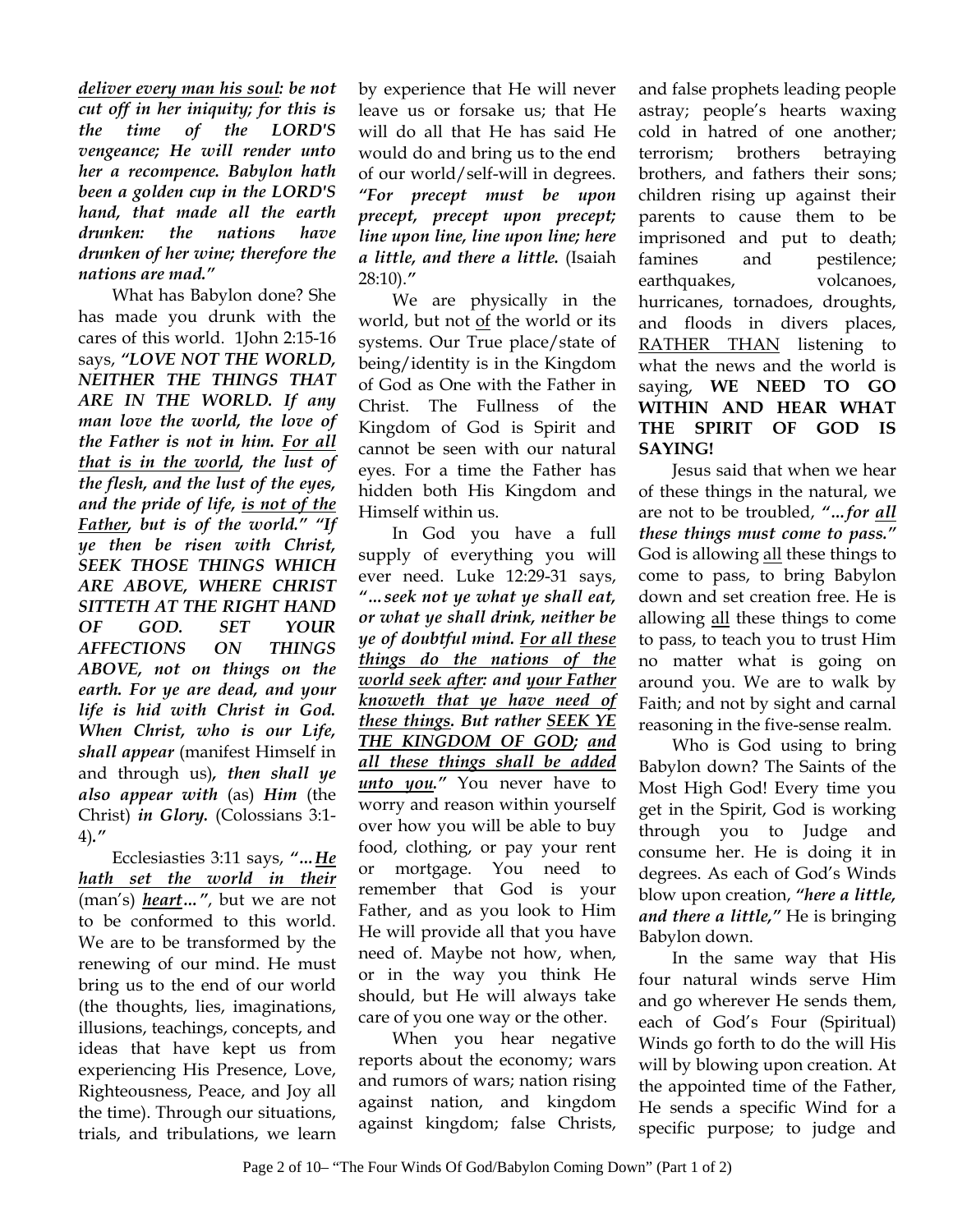minister to whomever and wherever He desires. What would happen if all Four Winds were to blow at the same time? God has an appointed time for this to come to pass as well.

Revelations 6:1 says, *"…when the Lamb opened one of the seals, and I heard, as it were the noise of THUNDER…".* The Thunder is His Word and Spirit going forth in the form of a storm to blow upon the earth and the inhabitants thereof. When the Winds of this storm (which are the Judgements of God) are sent as One, it says in verses 12 and 13 that, *"…there was a great earthquake; and the sun became black as sackcloth of hair, and the moon became as blood; And the stars of heaven fell unto the earth, even as a fig tree casteth her untimely figs, when she is shaken of a Mighty Wind* (singular, as they are no longer four winds, but One)*."* 

*"…the stars of heaven fell unto the earth…"*, is talking about a people (including many of God's Sons) who were suppose to dwell in the heavens/Spirit/the Kingdom of God, but when this great earthquake and Mighty Wind came, they were not able to stand. Instead of standing upon the Rock and walking in Faith/the mind of Christ/realm of the Spirit, they fell/descended into the soulish realm of their five senses and carnal reasoning. In fear, doubt, and unbelief these people fell from the positions they were called to in Christ.

It goes on to say in verses 15- 17 that, *"And the kings of the earth, and the great men, and the rich men, and the chief captains, and the mighty men, and every* 

*bondman, and every free man, hid themselves in the dens and in the rocks of the mountains; And said to the mountains and rocks, Fall on us, and hide us from the Face of Him that Sitteth on the Throne, and from the wrath of the Lamb: For the great day of His wrath is come; and who shall be able to stand?"* 

When God began to shake the earth, He shook its systems (Babylon) as well. He shook its economic and religious systems. He shook **"…not only the earth** (the visible)*, but also heaven* (the invisible)*."* He shook everything that could be shaken, that only those things that cannot be shaken (those things that are of God and His Kingdom) may remain. When He did this, the rulers and rich men of the earth, every man both bond and free, tried to hide themselves from the Face/Authority of God, and the Judgements/Wrath of the Lamb.

Bond and free, rich and poor, each of these individuals had served Babylon and their selfwill. When God began to mess with their lives and lively-hoods (money), they retreated in fear and tried to run from His dealings. They (their self-will) refused to surrender (die to self) and come under the Lordship of Christ. They tried to run and hide from God within the darkness of the caves (thoughts, lies, imaginations, illusions, teachings, concepts, and ideas) in their mind; and under the mountains (kingdoms/systems of Babylon that they had put their trust in) they sought refuge and protection from the Thunder (Word and Spirit) and Earthquake (Wrath/Judgements/ Corrections) of the Lamb.

People can try to run, but they cannot hide from God. Hebrews 4:11-13 says, *"Let us labour therefore to enter into that rest, lest any man fall after the same example of unbelief. For the word of God is quick, and powerful, and sharper than any twoedged sword, piercing even to the dividing asunder of soul and Spirit, and of the joints and marrow, and is a discerner of the thoughts and intents of the heart. Neither is there any creature that is not manifest in His sight: but all things are naked and opened unto the eyes of Him with Whom we have to do."* 

In Revelations 7:1 it says, *"And after these things I saw four angels standing on the four corners of the earth, holding the Four Winds of the earth…".* We are the Four Winds of God. It goes on to say, *"…that the Wind* (singular, as they had become as One Mighty Wind) *should not blow on the earth, nor on the sea, nor on any tree. And I saw another angel ascending from the east, having the seal of the Living God: and he cried with a loud voice to the four angels, to whom it was given to hurt the earth and the sea, Saying, Hurt not the earth, neither the sea, nor the trees, till we have sealed the servants of our God in their foreheads."* God is setting apart and sealing a people within Himself.

At the end of 1999 the Father began telling us that, "Something major is on the horizon." Shortly after that we read in the newspaper that the most powerful earthquake since 1935 hit parts of western New York and southern Ontario, shaking people out of their beds. The earthquake also affected the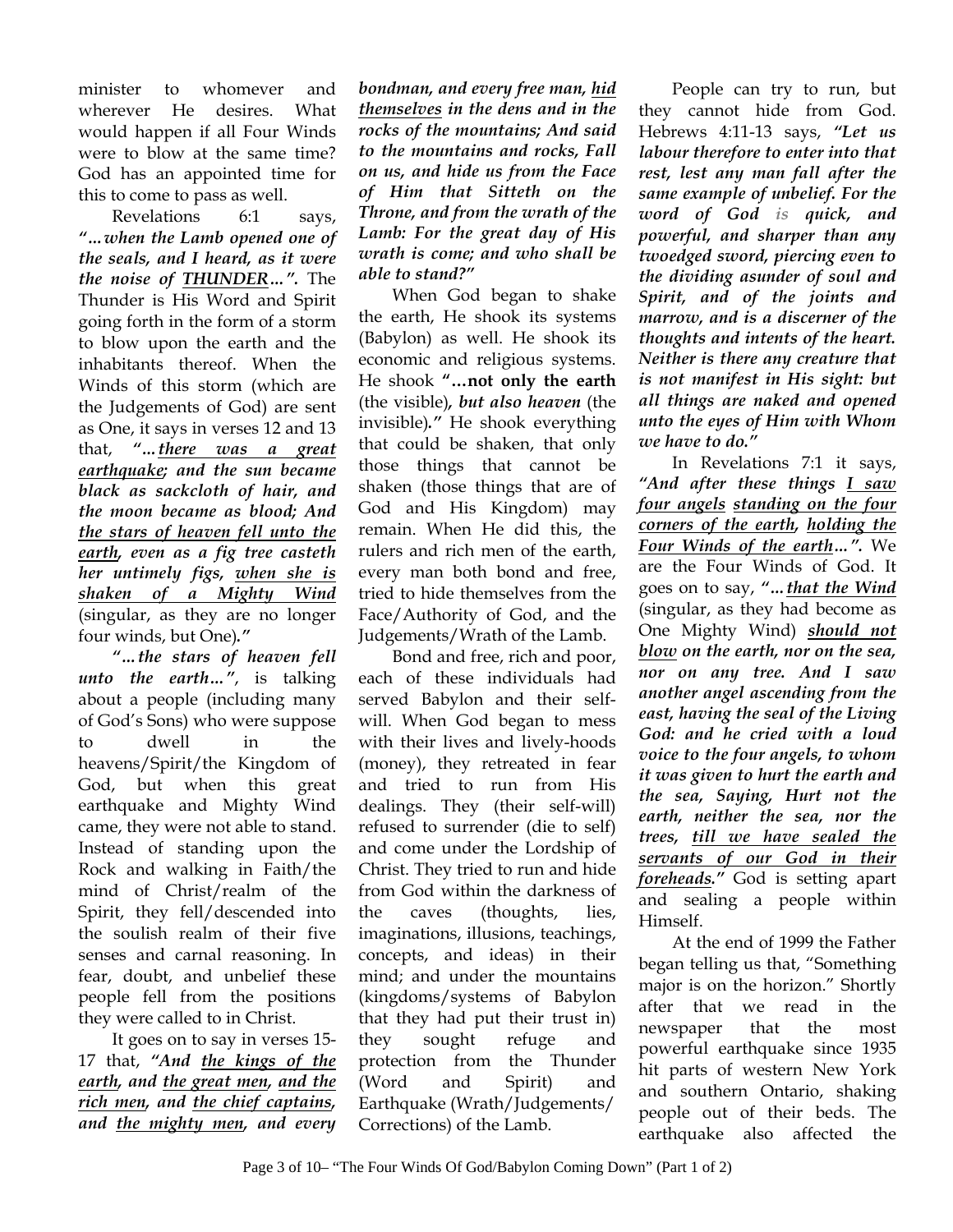region of western Quebec, damaging a number of chimneys there. At the time of this quake, tremors were also felt in Maine, Alabama, Tennessee, along the border areas between Canada and the United States, Central Alaska, the islands of Taiwan and southern Philippines, and western Turkey. God is moving by His Spirit to get man's attention. His Judgements are always present in the earth, but they are done in degrees.

Romans 8:28-29 says, *"And we know that all things work together for good to them that love God, to them who are the called according to His purpose. For whom He did foreknow, He also did predestinate to be conformed to the image of His Son, that He might be the Firstborn among many Brethren."*  God's people have no need to fear, as the Father will take care of His own (those whom He is separating and sealing unto Himself).

When Jesus spoke to His disciples in Matthew chapter 24, He spoke about all the things that must come to pass, but He also gave them three main instructions. He said, *"Take heed that no man deceive you…"*; *"…be not troubled* (fearful)*…"*; and *"When ye therefore shall see the abomination of desolation, spoken of by Daniel the prophet, stand in the Holy Place, (whoso readeth, let him understand:)"*. In other words, when we see these things coming to pass around us,; we are not to listen to what man is saying and be deceived; we are not to enter into fear, doubt, and unbelief; we are to go within and commune with the Father. We are not to be lead by our five senses

and carnal reasoning; but by the Spirit of the Lord/mind of Christ. We are not to be as those in Revelations chapter 6 who try to save themselves (their life in this world); we are to walk in Faith and Abide/Stand in the Holy Place/mind of Christ.

Jesus gave other instructions as well, but the gist of them was that no matter what is going on around us we are not to descend/fall from the positions He has called you to in Him. We are to Arise and Abide in the Him/the Spirit/Kingdom of God! When we see these things coming to pass we are not to return to the former things/ways of doing things in the flesh (according to our own strength and carnal reasoning). We are not to descend from the Housetop/mind of Christ to try to save our life in this world, because, *"…whosoever shall seek to save his life (in this world/in the flesh) shall lose it; and whosoever shall lose (lay down) his life shall preserve it. For what is a man profited, if he shall gain the whole world, and lose his own soul? or what shall a man give in exchange for his soul? For the Son of man shall come in the Glory of His Father with His angels; and then he shall reward every man according to his works.* (Matthew 16:25-27)*."* 

Jesus said don't come out of the field (don't leave the harvest of the Lord where you are clothed in the Righteousness of the Spirit of God) and return back to take your clothes (the rags you wore under the covering of religion and the systems of this world/Babylon).

He said, *"Woe unto them that are with child, and to them* 

*that give suck in those days."* In other words, "Woe unto them that have not allowed God to deal with the little children that remain in them; to them that still nurture and yield their will to these area of immaturity in their soul, rather than God. *"But pray ye that your flight be not in the winter* (a time of cleansing where without the warmth of the Sun/Son, or shelter from His Storms few can survive)*, neither on the Sabbath* (for no flesh can stand in the Presence of God)*."* 

In Matthew 24:29-31 Jesus describes what must come to pass, just as in Revelations chapter 6 He speaks once again of His angels and the Four Winds. *"Immediately after the tribulation of those days shall the sun be darkened, and the moon shall not give her light, and the stars shall fall from heaven, and the powers of the heavens shall be shaken: And then shall appear the sign of the Son of man in heaven: and then shall all the tribes of the earth mourn, and they shall see the Son of man coming in the Clouds of Heaven (you and me) with Power and Great Glory. And He shall send His angels with a great sound of a trumpet, and they shall gather together His Elect from the Four Winds, from one end of heaven to the other."*

All that is taking place in this hour must come to pass in order to bring His plan to fruition. It is to fulfill His Word and deliver man from the corruption they are in. It is to deliver man from all the idols, lovers, and things that he has worshipped and gone whoring after. It is to bring man to the end of himself, and into the Image and Likeness (Nature) of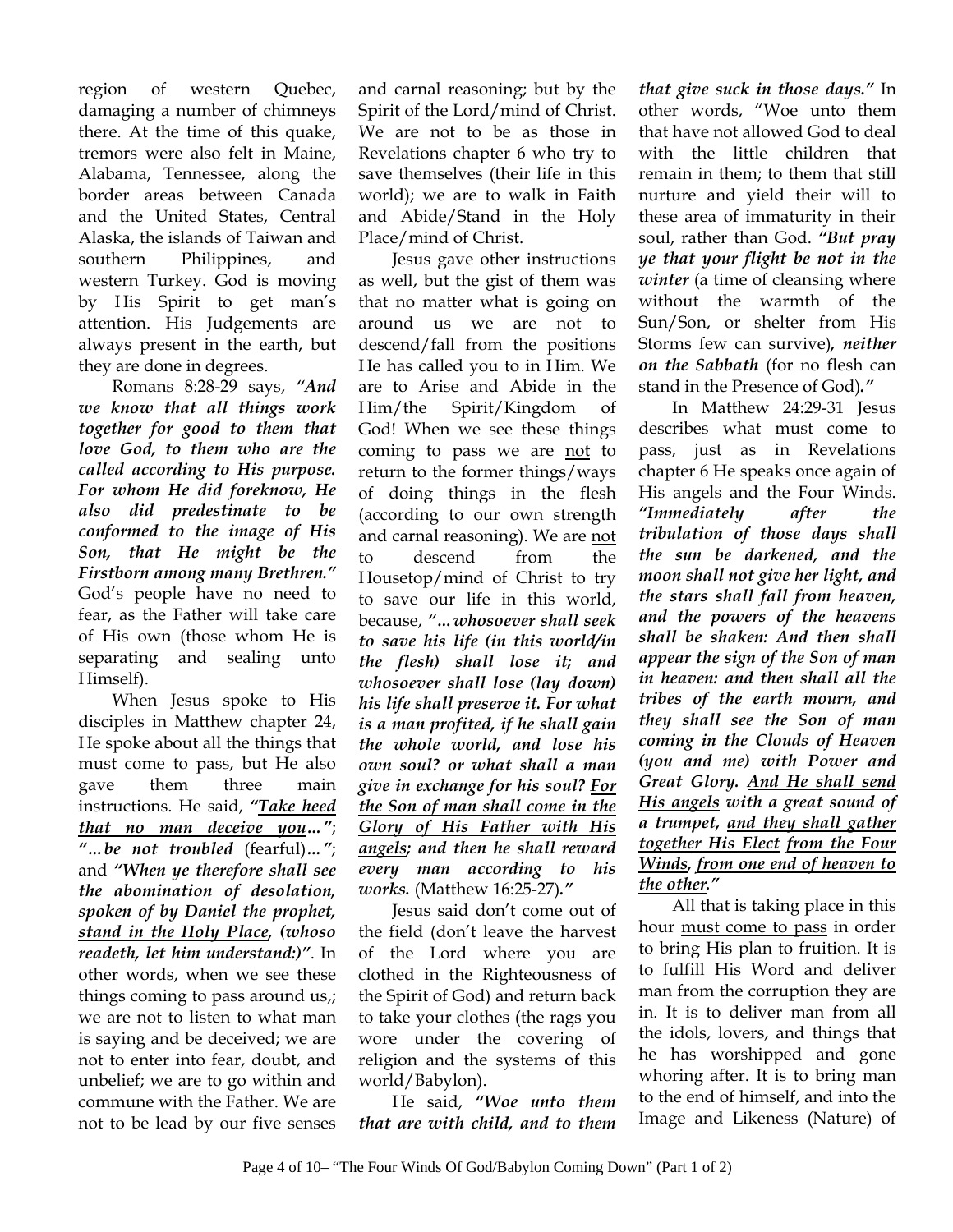the One True Living God (which is LOVE).

God has to correct in order to bring man into His Joy and Love. After God's angels sealed all that He had chosen, and after His Four Winds blew upon the earth, Revelation 7:9-10 says, *"After this I beheld, and, lo, A GREAT MULTITUDE, WHICH NO MAN COULD NUMBER, OF ALL THE NATIONS, AND KINDREDS, AND PEOPLE, AND TONGUES, stood before the throne, and before the Lamb, clothed with white robes, and palms in their hands; And cried with a loud voice, saying, Salvation to our God which sitteth upon the throne, and unto the Lamb."*

When God's Four Winds blew upon the earth, the end result was *"…A GREAT MULTITUDE, WHICH NO MAN COULD NUMBER, OF ALL THE NATIONS, AND KINDREDS, AND PEOPLE, AND TONGUES…"* came out of their situations/bondage/corruption they were in. They were set free to experience God for themselves, and to worship Him in Spirit and in Truth*.* God will continue to blow upon Babylon through you until she has completely fallen. Allow God to use you, and His Wind to blow upon you as well. Allow His Mighty Wind to bring about all that the Father desires to do in, and through you.

An angel is a messenger of God, and the *"…four angels standing on the four corners of the earth, holding the Four Winds of the earth…"* signify His messengers being sent and positioned (by God) to bring forth a Word of Judgement like the world has never seen. This Word is not meant for only certain individuals or nations, it

is meant for the whole earth (all creation both visible and invisible). No one is left out or forgotten in the plan of God, and this Word will accomplish all that the Father has sent it to do. It is not only to root out, tear down, and utterly destroy Babylon within every individual; it is to bring them to perfection in God.

**In God's appointed time this too must come to pass**; **and I declare unto you that it has already begun to go forth in degrees, and Decrees through His Government/Sons that are yielded to Him. It is, and shall continue to go forth,** *"Not by might, nor by power, but by My Spirit, saith the LORD of hosts."*

In 1993 God said that He would begin to move upon the earth (through earthquakes, floods, etc.), and He said that each year His Judgements would increase in severity. When you read about the many Judgements that God brought forth through Moses, you will see that the final Judgement upon Egypt was not only the most severe, it was ultimately the one that delivered His people from bondage and set them free.

God waited then, as He is waiting now that all should be according to His plan. In the days of Moses God's final Judgement did not come forth until God saw the blood of the Lamb upon the door-posts (hearts/minds/foreheads) of His chosen people. Then, as He is doing now, God sealed a people unto Himself that death would pass over them, and that they (those whom He had sealed) would pass from bondage and death (Egypt/Babylon), unto Life and Liberty (the Promised Land/Kingdom of God) in Him.

This is the sealing that is taking place now.

*"Behold, I shew you a mystery; We shall not all sleep, but we shall all be changed, In a moment, in the twinkling of an eye, at the last trump: for the trumpet shall sound, and the dead shall be raised incorruptible, and we shall be changed. For this corruptible must put on incorruption, and this mortal must put on immortality. So when this corruptible shall have put on incorruption, and this mortal shall have put on immortality, then shall be brought to pass the saying that is written, Death is swallowed up in victory.* (1Corinthians 15:51-54).*"*

 God is constantly causing us to go within (get in the Spirit) and intercede for His Sons, individuals, and all creation, because as we do the earth is being raised up/swallowed up within the Resurrection Life of God. The more you go within and allow God to judge and consume things in you, it also has an affect on creation.

Jesus said in John 12:24 and 32 that, *"Except a corn of wheat fall into the ground and die, it abideth alone: but if it die, it bringeth forth much fruit…And I, if I be lifted up from the earth, will draw all men unto me."* In other words, a death must take place before a Resurrection. Jesus is the Pattern Son. He is the Way, the Truth, and the Life, and no man can come to the Father except through Him (and the example He established through His death, burial, and Resurrection). Until you allow the Word of God/His Seed to deal with an area of your life by bringing you to the end/death of

Page 5 of 10– "The Four Winds Of God/Babylon Coming Down" (Part 1 of 2)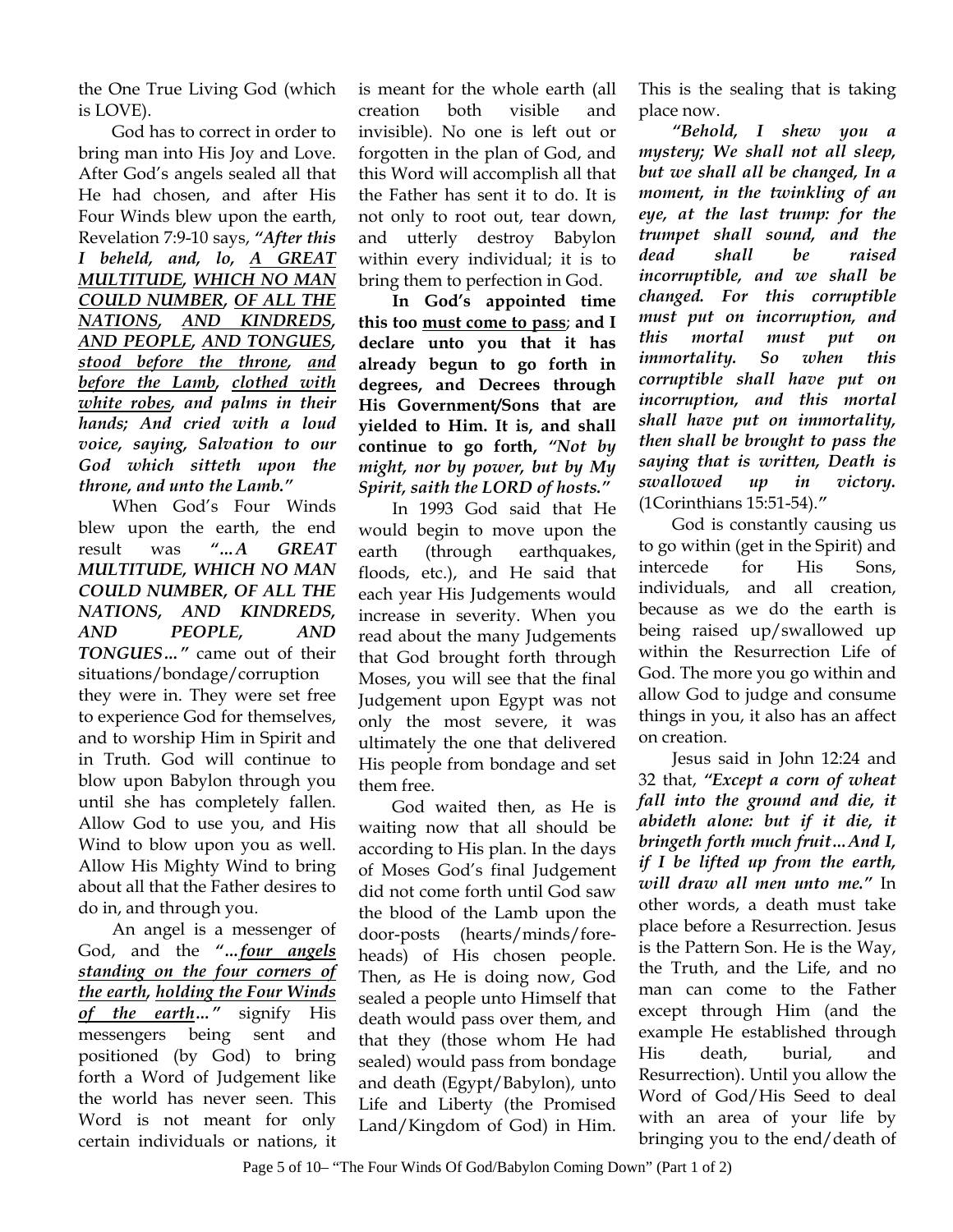what's in your soul, that Seed/Word abides alone as head knowledge. No Fruit can come from that Seed/Word **until** it is walked out by Faith through a union with the Christ within. As we pick up our cross daily and deny self, the Resurrection Life of God swallows-up more of you, and Christ is lifted up from the earth both in, and through you. Jesus said that when this happens, He will draw/is drawing all men/creation to Himself (through you).

A New World is coming that cannot be stopped. God is issuing in this New World by His Spirit through His Sons/Saints (those whom He is sealing in this hour). This New World is the Kingdom of God. *"And the Kingdom and Dominion, and the Greatness of the Kingdom* (of God) *under the whole heaven, shall be given to the people of the Saints of the Most High, whose Kingdom is an everlasting Kingdom, and all dominions shall serve and obey Him.* (Daniel 7:27).*"*

 When the North Wind blows it is to bring to the surface all the weights/thoughts in the mind that have kept us earth bound and focused on the soulish desires and cares of this world/the flesh. With God's help you can get rid of these weights and soar in the heavens/realm of the Spirit with the Father.

When the north wind blows in the natural, it blows away all the pollution in the air. The south wind is too gentle to deal with what is in the air. The same is true Spiritually. When God's South Wind blows its gentle comforting breeze upon us and everything is going smoothly, we are not aware of the weights that

God wants us to look at. It takes His North Wind to bring these things (pollution/negative thoughts/weights) to the surface where you can see them, and allow God to deal with/consume them and clear the air, bringing you into His Peace/the mind of Christ.

 I want to share something with you that happened at the 7- Eleven. One day while we were fixing coffee, God brought to our attention a particular woman that walked in. We didn't speak that day, but the next day she returned again. We had a short conversation, and God touched her by His Spirit. When He did, tears filled her eyes and she said, "I need help. Where can I get help? I am from out of town, but will be here until Saturday." We invited her to come to our Thursday morning meeting, and said if she came, she would walk out a different person.

 She came to the meeting, and let me tell you, I have never seen anybody as ready as she was for God to minister to her. There was no resistance at all to what God wanted to do in her life, and He ministered to her for 2 straight hours. She wept with Joy and was totally amazed at what God had done. No one there knew anything about her (in the natural), but she said that everything that God brought out through us was right on.

 This is how it's going to be. God is doing a quick work for many in this hour. With His North Wind God blew upon this woman and allowed many storms to come into her life. He did this to break and humble her, to cause her to go deeper in Him. He did this to bring to the surface

those things (thoughts and patterns of behavior) in her that are not like Him. Those things that He wanted to deal with and consume. He did this to bring her to the place where she was ready to cast off the weights and cares of this world that had distracted and kept her from experiencing the Father's Love, Peace, and Joy everyday. He did this to set her free!

In His time, the Father used His North Wind and the storms in this woman's life to bring her here as well. During those 2 hours God moved through us to blow upon her with His South Wind. He did this to comfort, heal, and restore her to Himself. He brought a Spiritual change within her to set her free that she might press on and go deeper in Him.

She came to our Friday meeting as well, and it was wonderful to see God do all that He did for her. Her countenance completely changed. She had a huge smile on her face and was so happy. She experienced the Love and Kindness of God in operation. Before God ministered to her, she thought that she was the cause of so many problems in her life. But God showed her that so much of it went way beyond her. Much of it was spiritual; and many things that had affected her had actually been passed down to her through her generations. In ministering to her, God also ministered to her generations and set them free.

 God will bring many people into our lives that He wants to minister to, but not all are called to this realm in Him. Regardless of whether or not an individual is called to this realm, God wants to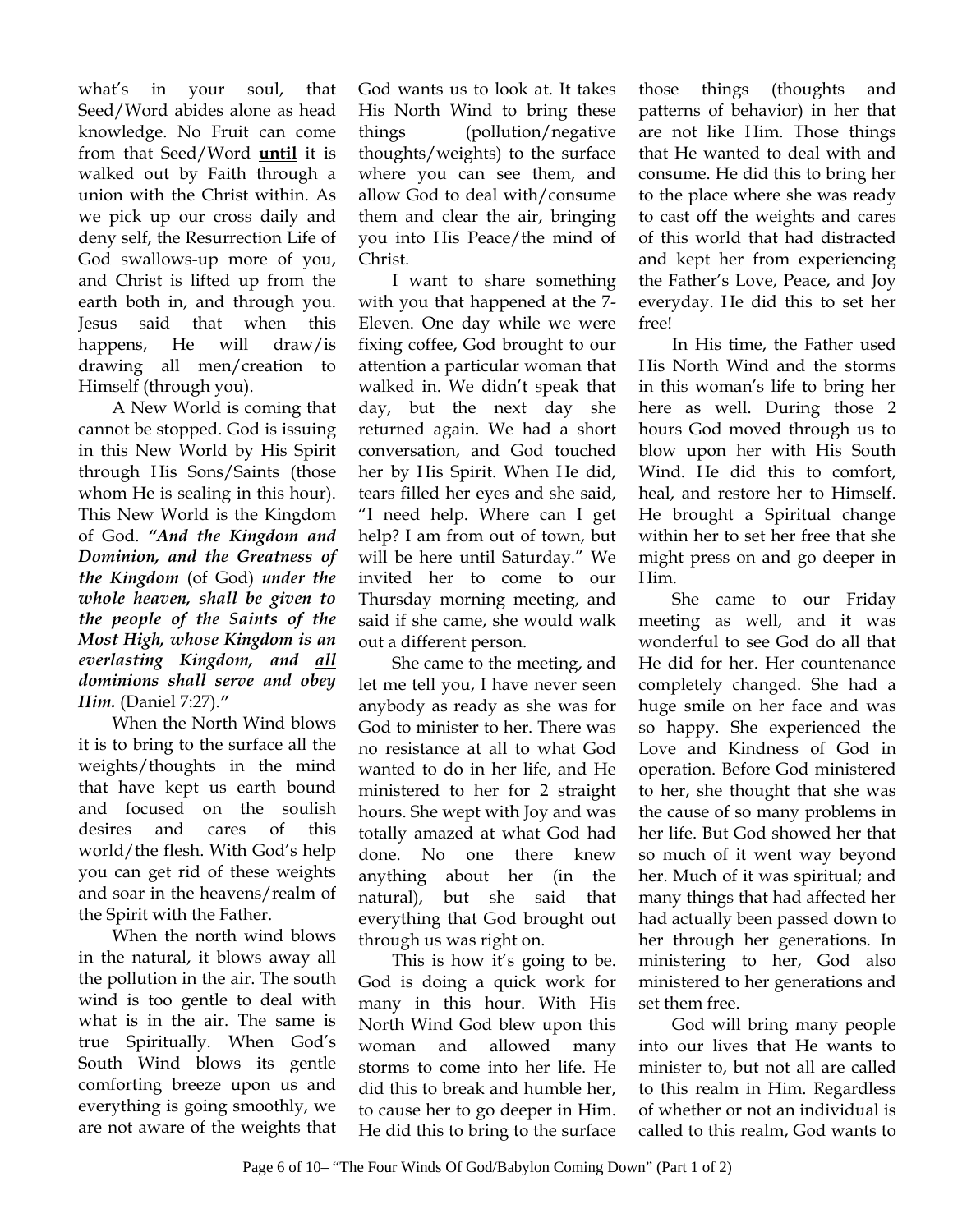see them set free. He wants all creation to come to the place where they are free and can hear His Voice. He wants them to be free to have a relationship with Him, to follow Him, and experience His Kingdom always.

God is moving by His Spirit to deal with the taskmasters that have enslaved and ruled over people (both visible and invisible), from the fall of Adam until now. He is judging and tearing down the systems of this world (Babylon), including the religious and economic systems. He will judge and consume every thought that does not come out of the Spirit (every lie, imagination, illusion, teaching, belief, concept and idea of man). He is conducting Spiritual warfare through His Sons to bring down every principality, power, ruler of the darkness of this world, and spiritual wickedness in high places. By His Spirit God is dealing with EVERYTHING that has ever kept man from experiencing His Kingdom and Himself. That they might know Him as their Father through a relationship, and not through the religious teachings and systems of man that have enslaved them.

Every time we come together God is moving by His Spirit. God Himself is the Wind that is going forth in this hour. As we go within and walk as One with the Father, we are all that He is. We are His Wind, and as His Wind we are subject to go and do all that the Father sends us to do. All that have learned to yield their will to the Father are part of Him. We are His Mighty Wind that He is sending throughout the earth (both visible and invisible) to issue in His Kingdom.

In the natural you can hear the Wind, but you cannot see where it is coming from. The same is true in the Spiritual. *"…The Kingdom of God cometh not with observation…for, behold, the Kingdom of God is within you.* (Luke 17:20-21)*."*

I remember in the late 90's, when God would have us sit with Him, and week after week, He sent us by His Spirit to New York. He would show us all the crime and corruption. He would show us all the fear in people. Things had gotten so bad in New York that people were afraid to travel there. As we sat in Him, God worked through us to bring forth change in that city.

We used to think that God was going to do things by having us stand up and preach from behind a pulpit. However, God says, *"…My thoughts are not your thoughts, neither are your ways My ways, saith the LORD. For as the heavens are higher than the earth, so are My ways higher than your ways, and My thoughts than your thoughts.*  (Isaiah 55:8-9)*."*

 In Psalms 110:1 the Father said to Jesus, *"Sit Thou at My right hand, until I make Thine enemies Thy footstool."* Later in the Garden of Gethsemane Jesus prayed to the Father that we would be One, even as He and the Father were One. He prayed, *"Father, I will that they also, whom Thou hast given Me, be with Me where I am* (present tense)*."* 

Knowing that not one of Jesus' Words ever fell to the ground, Ephesians 2:6 says that God *"…hath* (past tense) *raised us up together, and made us sit together in heavenly places in*  *Christ Jesus."* In Revelations 3:21 Jesus also said, *"To him that Overcometh will I grant to sit with Me in My Throne, even as I also Overcame, and am* (present tense) *set down with My Father in His Throne."* 

To *"sit"* with Him means to "Rest" in Him. In order to *"sit"* with Him (enter His Rest) you must cease from your own labors. This is the reason Revelations 14:13 say, *"Blessed are the dead which die* (to self) *in the Lord from henceforth: Yea, saith the Spirit, that they may Rest from their labours* (in the flesh)*; and their works* (in Christ) *do follow them."* When you *"sit"* with Him, you also reign with Him, because it is from this place of Rest in Him (the mind of Christ/the Throne and Authority of God) that His Word and Spirit are being sent to issue in His Kingdom. When we *"sit"* (Rest) in Him, we become (ARE) His Throne/Government/Authority in the earth, *"And out of the Throne proceeded Lightnings and Thunderings and Voices: and there were seven lamps of fire burning before the Throne, which are The Seven Spirits of God.* (Revelations 4:5)*."*

As God had us sit in the late 90's, His Lightnings and Thunderings, and Voices, went forth from His Throne in you and me; and as a Mighty Wind He caused us to blow upon New York. By His Spirit He would send us and show us in visions His Wind blowing and cleaning up the streets. Week after week He would take us there and show us His Mighty Wind blowing and sweeping up the papers and debris (negative thoughts) that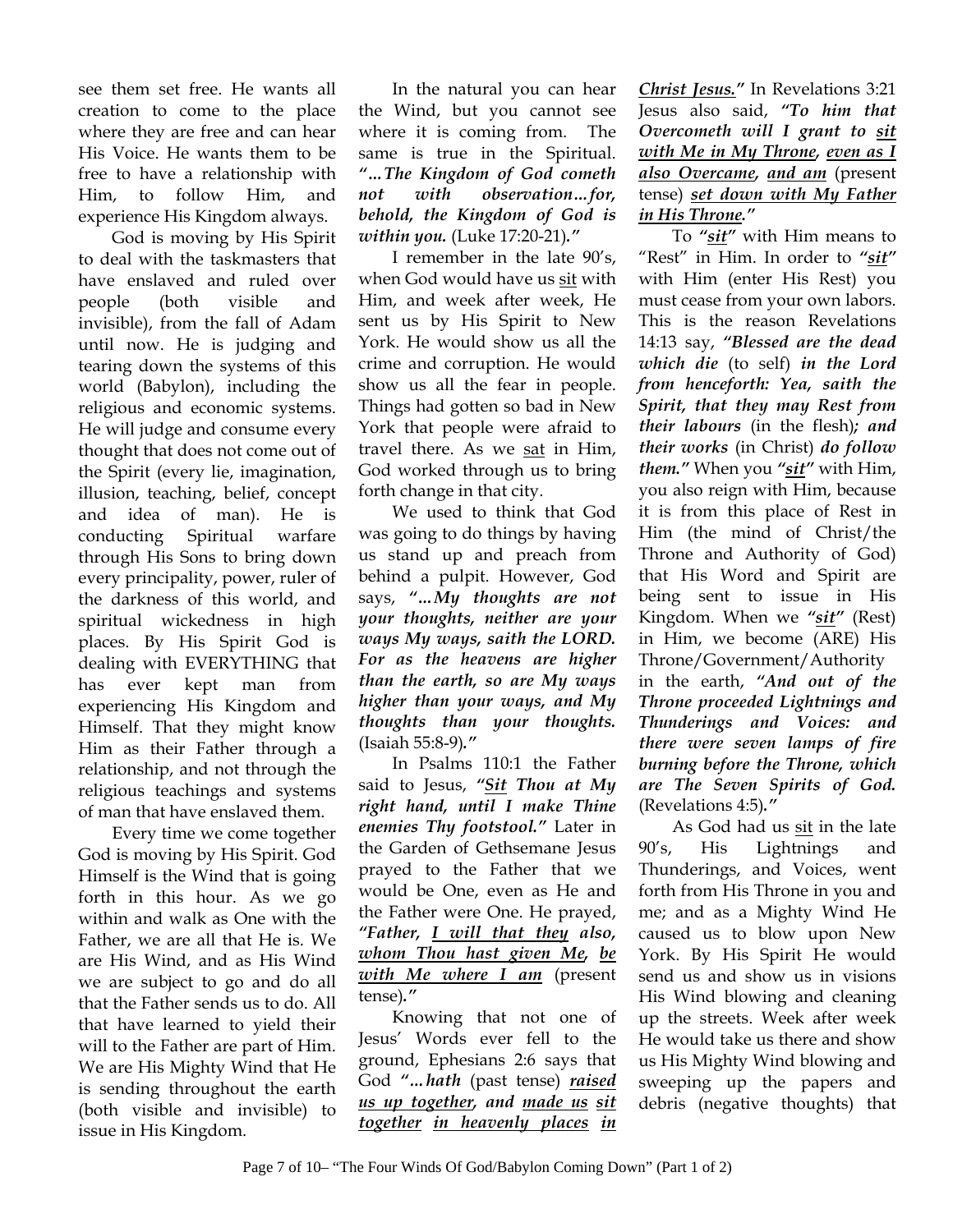had been strewn everywhere (in the minds of man).

Several years of God doing this through us went by, then He told me one day to turn on the TV and watch '60 Minutes'. As I turned to watch it they were reporting on how New York City had been cleaned up. They couldn't believe the change in this city. They commented that crime in New York had been reduced so dramatically, but no one could explain why or what brought about this incredible change. Many people were calling it a miracle, and they were right! God had done this!

The Kingdom of God is being issued in the same way. God is doing it by His Spirit through His Government/Sons that have learned to Sit/Rest in Him. His Thunderings, Lightnings, Voices, and Winds (His Word and Spirit/which we are) are going forth from His Throne (the mind of Christ) to accomplish all that He has sent them/us to do.

Matthew 24:31 says *"And He shall send His angels with a great sound of a trumpet, and they shall gather together His Elect from the Four Winds, from one end of heaven to the other."* In Mark 13:27 it also says, *"And then shall He send His angels, and shall gather together His Elect from the Four Winds, from the uttermost part of the earth to the uttermost part of heaven."*

The "Four Winds" that He is gathering His Elect from, are a people that God has sealed unto Himself. They are as Ezekiel described in Ezekiel chapter 1, where he spoke of the Four Living Creatures appearing from out of a Whirlwind (the

Wind/Spirit of God). *"And they went every one straight forward: whither the Spirit was to go, they went; and they turned not when they went…Whithersoever the Spirit was to go, they went…".*

The "Four Winds" are also the Four Gospels. They are His Seed that *"…keep the commandments of God, and have the testimony of Jesus Christ."*  His "Four Winds" are the Word and Spirit (Sons) of God sent forth to blow/breath upon creation with the breath of Resurrection Life. We are the Breath of God (the Word and Spirit), and just as God first breathed into man in the Book of Genesis, He is breathing into man once again.

When God breathed into man in Genesis chapter 2, *"…man became a living soul."* Now through a union with the soul of man (the woman), God is once again breathing into man. He is doing this through His Four Winds that she might receive His Seed/Word and Spirit and be Resurrected and Transformed into the Likeness/Nature of His Son (*"a quickening* (Life giving) *Spirit"*). He is breathing upon creation through His Four Winds to bring forth that finished man that He saw in Genesis chapter 1 where He declared, *"…it is very good." "Declaring the end from the beginning, and from ancient times the things that are not yet done, saying, My counsel shall stand, and I will do all My pleasure.* (Isaiah 46:10)*."*

*"In the beginning was the Word, and the Word was with God, and the Word was God…All things were made by Him; and without* (outside of) *Him was not any thing made that was made.* (John 1:1 and 3)*."*

In the natural, man takes and uses things that are outside of him to create, or express a creative thought. In the beginning nothing existed outside of God, so when He created *"all things"*, He took from within Himself (the very substance of God which is Spirit) and created them (*"all things"*). He formed and framed the world/creation within the thoughts of His own mind, and by His Spirit He spoke His thoughts/the mind of Christ/the Word of God into being where it (*"all things"*) took on form.

*"…according to the purpose of Him who worketh all things after the counsel of His own will…"*, *"According to the eternal purpose which He purposed in Christ Jesus our Lord…"*, throughout Genesis chapter 1 the Word says, *"And God said… and it was so."* Everything that you see on the outside (in the visible realm) all came out of God. *"…God said, Let there be…and there was…". "For of Him, and through Him, and to Him, are all things: to whom be Glory for ever. Amen.* (Romans 11:36)**.***"*

In other words, without observation or counsel from anyone else, in the beginning God created all things within Himself. Everything came out of God; everything is going through the process that God purposed within Himself; and everything is being reconciled, restored, and transformed back into Spirit and Nature of God**.** In Isaiah 55:11 God declared, *"So shall My Word* (you and me) *be that goeth forth out of My mouth: IT shall not return to Me void, but IT shall accomplish that which I please, and IT shall prosper* (be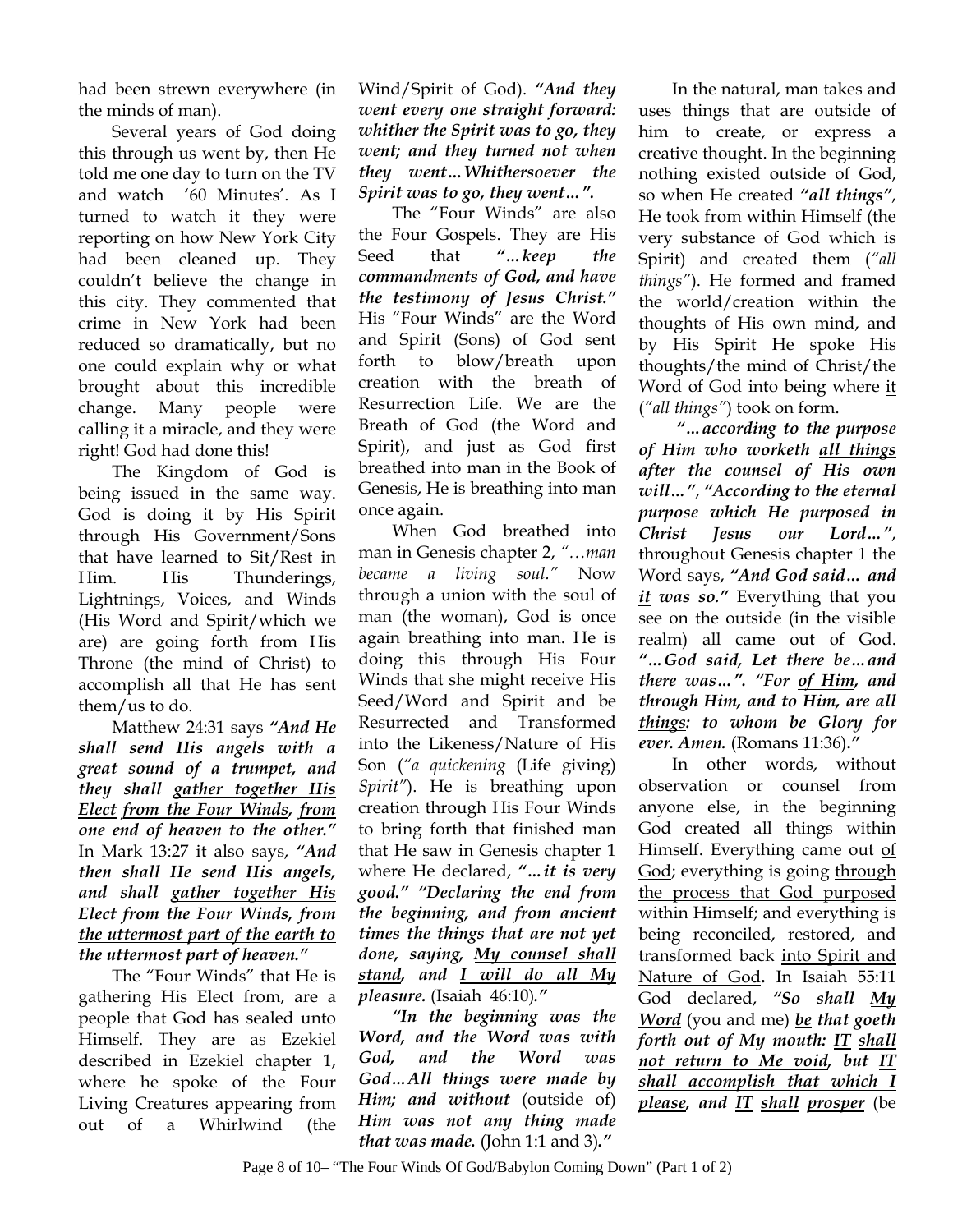perfected) *in the thing whereto I sent IT."* 

Now, in the appointed time of the Father without observation or counsel from anyone else, through His Sons the spoken Word and Spirit of God is going forth to issue in His Kingdom.

Each of God's Four Winds have a different affect on creation, and each is being sent with a very specific purpose in mind. Back in the days of Moses, God used His Winds to Judge Egypt and set His people free.

He used His East Wind to bring locusts into the land of Egypt; and with His West Wind He took them away. He also sent His East Wind to divide the sea before Israel that they might walk across on dry land. Within the Judgments of His North Wind, it was God Himself that descended as the destroyer upon Egypt to smite her, and set Israel free. In the wilderness it was God's gentle South Wind that blew upon Israel and in His Love, Mercy, and Grace provided all that she had need of.

When God creates or allows a storm or storms to come our way, it is to get our attention. This too is the Love, Mercy, and Grace of God in operation. Psalms 107:25-30 says, *"…He commandeth, and raiseth the Stormy Wind, which lifteth up the waves thereof. They mount up to the heaven, they go down again to the depths: their soul is melted because of trouble. They reel to and fro, and stagger like a drunken man, and are at their wits' end. Then they cry unto the LORD in their trouble, and He bringeth them out of their distresses. He maketh the Storm a calm, so that the waves thereof are still. Then are they glad* 

## *because they be quiet; so He bringeth them unto their desired haven."*

God creates storms in people's lives to bring them to the end of self (*"their wits' end"*). The reason He does this is because most people only turn their attention/heart to God when they are in *"trouble"* experiencing a storm/problem/

hell/crisis/the Fire of God in their life/mind. When people have gone through enough hell in their mind, in humility they cry out to God. When they do it says, *"He bringeth them out of their distresses* (out of their hells)*."* He makes their storms calm and the waves still (in their mind). *"He bringeth them unto their desired haven."* In other words, He brings them to a place in Him where no matter what is going on around them they have (His) Peace in their mind. Man desires to have Peace/Rest in his mind, and whether he realizes it or not, his innermost desire is to dwell in the Presence of God. We are so happy when God calms our storms and stills the waves.

He also creates storms to cause us to identify with the groanings of creation and have greater compassion for them. He uses the storms to cause us to go deeper in Him, and to walk in what we know. He uses the storms to bring to the end of self where the waves are still (we have ceased from our own labors in the flesh/mind), and into His Rest (the mind of Christ) where our focus is on the Father.

After God brings us through a storm, He uses those experiences in our lives to minister to others. He uses His Stormy Wind to bring people to

you that are going through storms of their own. Storms with waves so big that they cannot see/find their way, and are at their wits' end, and in need the Wisdom, Understanding, and Truth of God (Psalms 107:25-30).

The waves are negative thoughts in the mind. The storms are the problems and situations they are struggling with in their lives. God brings us through storms to make us stronger and build our Faith in Him. He creates storms to cause us to enter into His Rest, Arise, and Overcome them with the Word and the Spirit/His Authority as Jesus did when He crossed the sea with His disciples.

In Mark chapter 4 it says that a great storm arose and beat into the ship, but Jesus remained asleep (in a state of Rest). When His disciples turned to Him and cried out in fear for their lives, *"He arose, and rebuked the wind, and said unto the sea, Peace, be still. And the wind ceased, and there was a great calm."* When God brings people to you, it is often because He wants to use you to speak to the storms/sea of thoughts and emotions that are crashing down upon them. He uses you to Blow His comforting South Wind upon them and still the waves (illusions and imaginations) which have been overtaking them in their mind.

When an individual is being overtaken by the storms/situations in their life, it is because they are looking at them through their five senses and carnal reasoning. Rather than *"…mount up to the Heaven*  (Arise in the Spirit/mind of Christ)*, they go down again to the depths* (of hell/negative